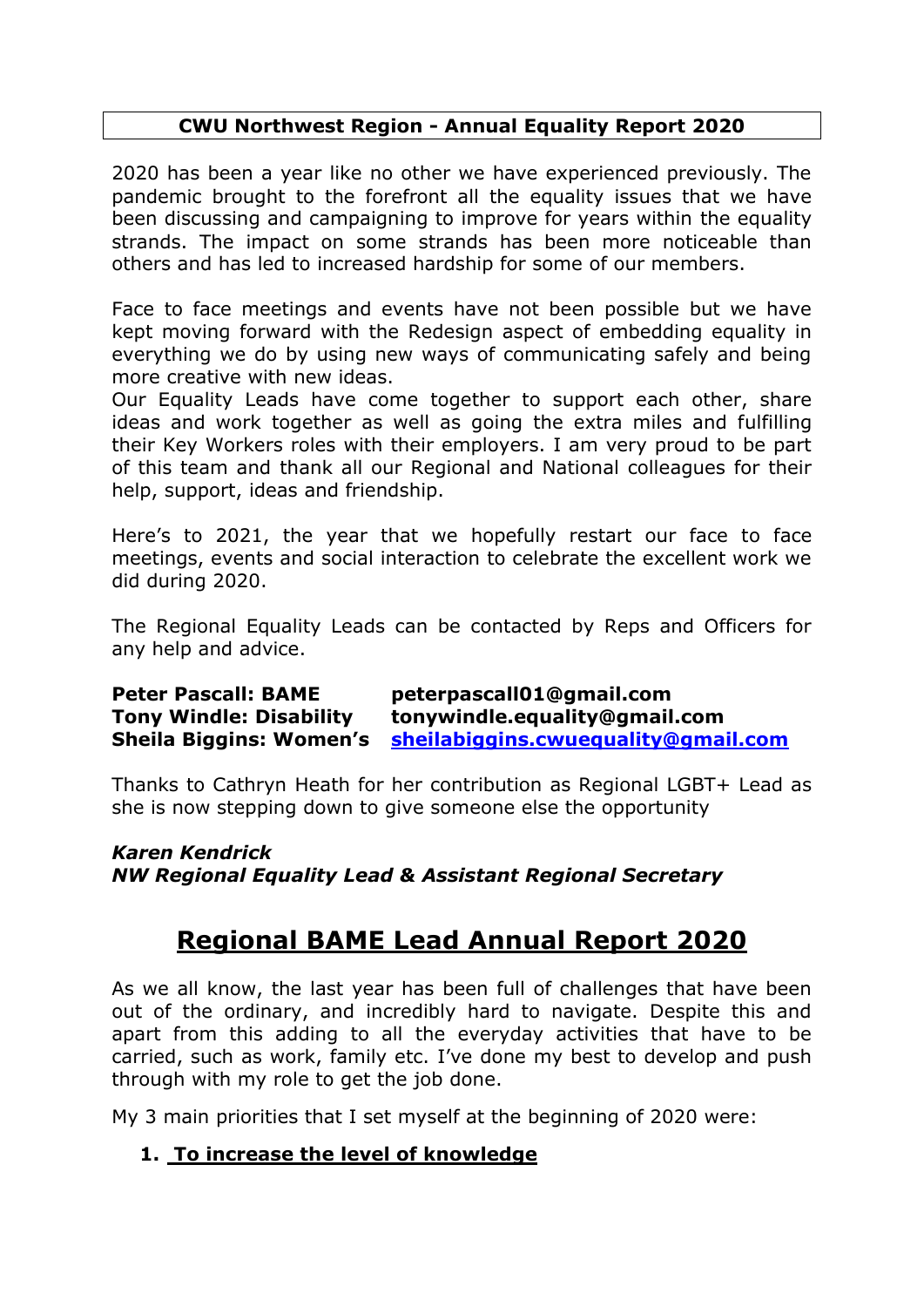I have tried to achieve this by starting and engaging in conversation with members within my Branch and Officers of my Branch and Region. Also, by just making myself available to anyone who wants to find out more about BAME issues. I've been putting forward and exchanging ideas with the other Regional Reps and Leads - both in our Region and those outside, to implement ways to get knowledge out to others.

#### **2. To engage more with BAME workers**

I made the suggestion that a WhatsApp group to be set up for the Region's BAME Officers to engage with each other, share and post news and information. This was done and most importantly it's worked. I've definitely been educated on certain issues that I wasn't completely sure of. It's worked well and I'm sure it will continue to do so. It's a very good medium of communication, as it's instantaneous and there is no waiting around or having to take up valuable time trawling through emails.

#### **3. To increase awareness of BAME issues.**

Apart from using elements of the previous two points. I have and will continue to use newsletters, write reports and use the vehicles of Black History Month and guest speakers. As part of a national initiative, I have also had the idea initially of all the BAME officers in the Region to do a quick video to give an insight into who they are and what they do. This would be so that we are all seen as the real people we are as opposed to just a printed name and title that others read on a sheet of paper. We are also looking to take this idea to the all the Officers in the region as it will give a better feeling of camaraderie and community. There are many officers who have more than one role and are often times just bogged down with such things as industrial cases for instance. If possible, during Black History Month 2021 I intend to organise an event to bring some of my family members to the Region to make some food and to socialise so that people can get see the other side of me as opposed to just a person they see a few hours/times a year at a meeting or on a Zoom App.

Finally, as always all this will be done with the help of the other Equality Leads who at all times are willing and do help me to get the job done. They encourage and educate me with the things I'm unsure of whenever they are needed. And whom without their help this role would be a whole lot more difficult.

## *Peter Pascall. Regional BAME Lead.*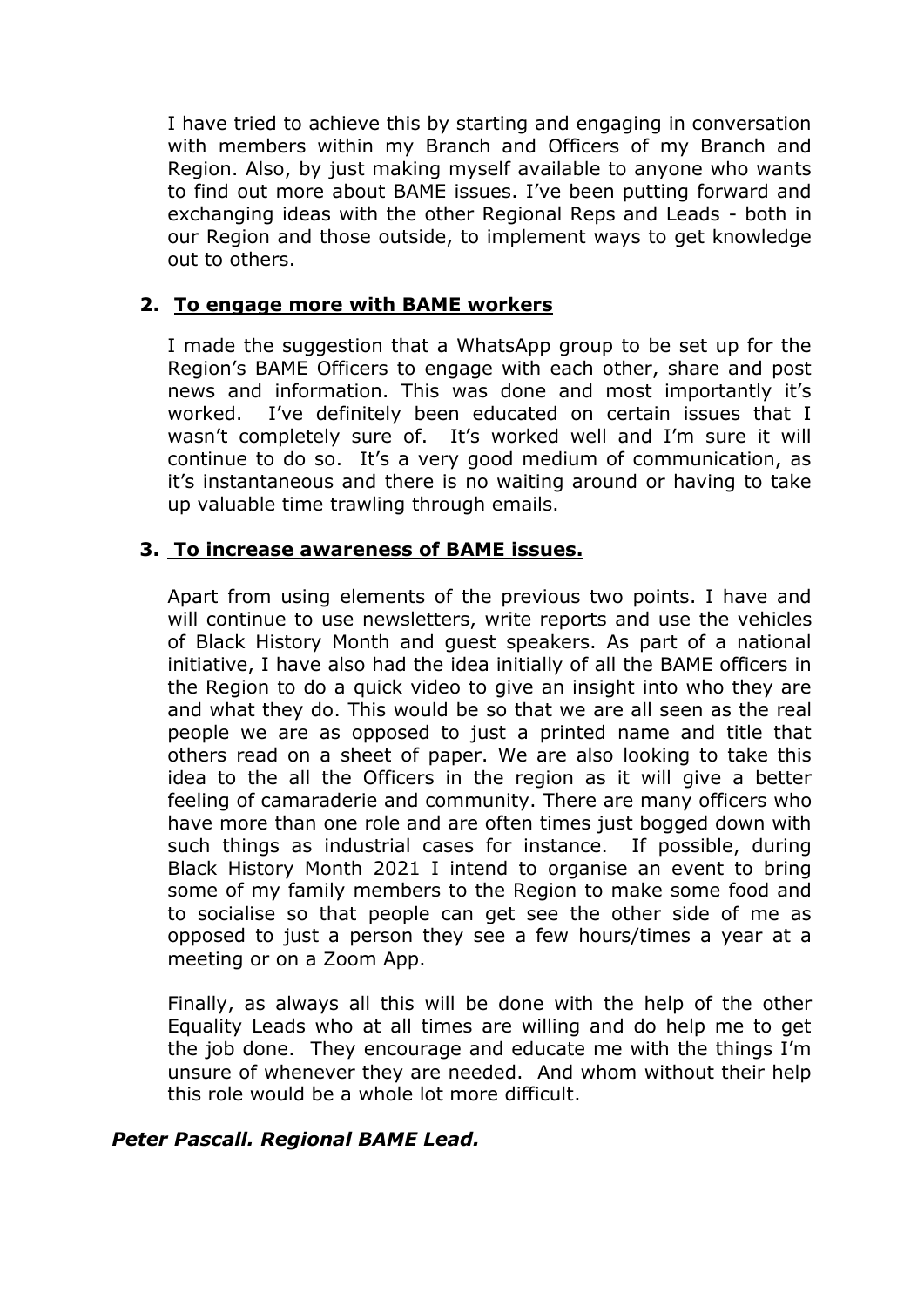# **Regional LGBT+ Lead Annual Report 2020**

My 3 priorities for 2020 were:

- 1. To build on the work that the national LGBT+ Advisory Committee had been doing,
- 2. Support as many Pride and LGBT+ events as possible,
- 3. Look at workplace policies and encouraging inclusivity for Transgender employees.

I have attended the majority of scheduled Region and National meetings plus a number of online events but have been unable to move the agenda forward as planned due to the pandemic and other CWU commitments.

## **Cathryn Heath NW Regional LGBT+ Lead**

## **Regional Disability Lead Annual Report 2020**

As reported last year, the role of Regional Disability Lead is still relatively new. It's been a challenging year progressing with its development. Despite the disruption Covid-19 has brought with it, work has continued. I think under the circumstances I as well as the other Leads have done our very best to develop our roles.

Last year I set myself 3 aims to achieve during the 12 months that followed these were.

## **1. To be the go-to person for reps and branches for disability related enquiries.**

This has been achieved as a number of reps, members and branches have contacted me asking for support or advice so that they can adequately support their disabled members. There is still more work to do to improve this and I will continue to do so.

## **2. Raise awareness on various disability conditions.**

This is an ongoing task, which I do all year round using social media, primarily WhatsApp groups, Twitter and occasionally Facebook. These cover topics such as Deaf Awareness, Cancer (fundraising also took place this year for Breast Cancer and, Mental Health.

## **3. Organise one equality event per year within the Region.**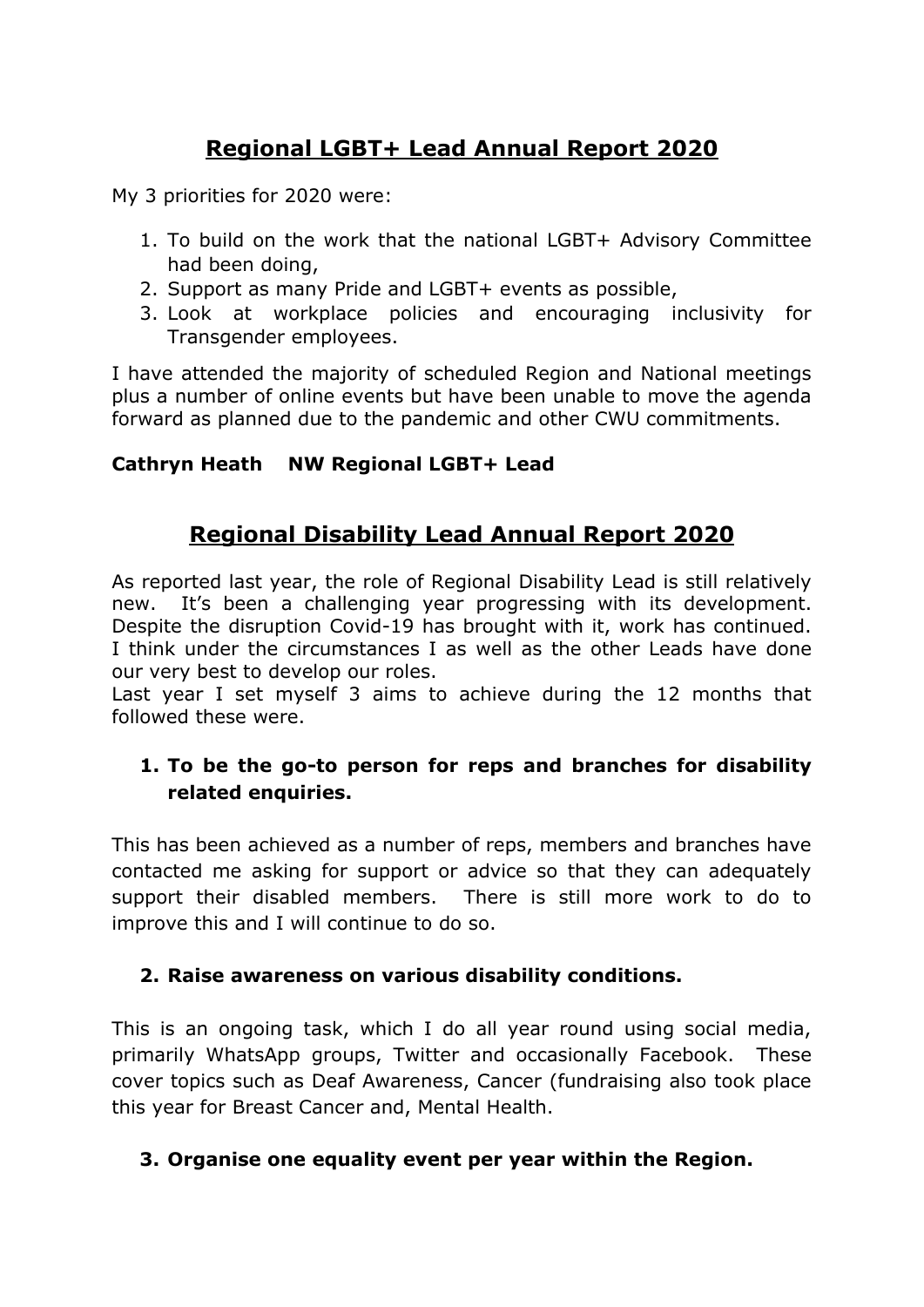Unfortunately, the pandemic has played a part in delaying a Disability Awareness workshop I wanted to deliver to the region. This is still the plan and work is ongoing to develop this for delivery by zoom.

There is still much to learn and achieve. And I aim to further improve on the role over the next twelve months. Equality is becoming more mainstream within the CWU and there is still plenty of work to be done to achieve this.

## *Tony Windle Regional Disability Lead* **Regional Women's Lead Annual Report 2020**

This first year has been a tough year with many challenges not just for myself, but for everyone. At the beginning of the year, I outlined my priorities of challenging myself, creating a network of women and running events and I feel I have fulfilled all 3 priorities.

## **Challenge and Educate Myself**

I completed two courses Essential Skills 1 and Equal Rights 2 at Alvescot before it closed early March. I attended a Domestic Abuse 4-part online course held by Jean Sharrocks and a Harmful Gambling Awareness Course.

I arranged a Women of Today (WoT) Event to be held at the Mechanic's with a full array of speakers and a young talented singer, sadly this event had to be cancelled due to Covid19.

I rose to the challenge to adapt the WoT Event to an on-line event followed by 5 workshops. I engaged with Kate Hudson and the Education and Equality (EE) team to outlay my plans and ideas. I also gained the assistance of our Equality Lead Karen Kendrick. With the help of Amie Retallick, I have designed banners to raise awareness for both Breast Cancer and Domestic Abuse.

I Chaired the last two WoT Workshops and also became a quiz master for an online quiz I had set up.

## **Create a Network of Women**

This has been a challenge in itself with the pandemic, but still I've set up a WhatsApp group for the NW Women Officers and Female Equality Officers and I keep in contact and share idea's with other Regional